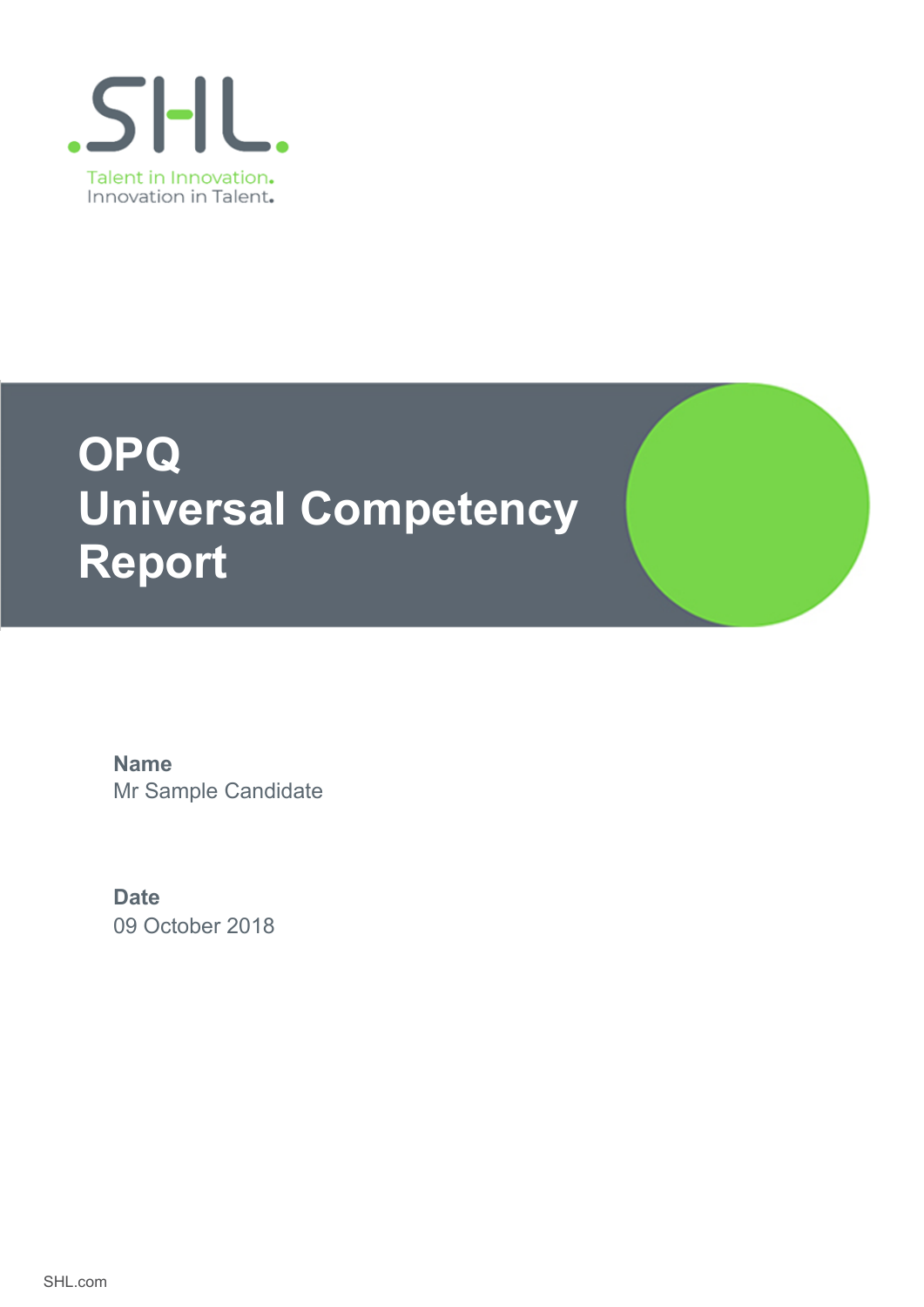### Introduction

This report is intended for use by managers and HR professionals. It summarises how Mr. Candidate's preferred style or typical way of behaving is likely to influence his potential performance on twenty universal competencies. This potential is based on Mr. Candidate's responses to the Occupational Personality Questionnaire (OPQ). His responses have been compared against those of a large relevant comparison group to give a description of Mr. Candidate's preferred approach to work.

The responses Mr. Candidate gave show the way he sees his own behaviour, rather than how another person might describe him. This report describes preferred ways of behaving, rather than actual skills levels. The accuracy of this report depends on the frankness with which he answered the questions as well as his selfawareness. Nevertheless, this report provides important indicators of Mr. Candidate's style at work. This report links the information from the personality questionnaire to the twenty universal competencies.

This report has a shelf-life of 18-24 months and should be treated confidentially. If there are major changes in his life or work he should complete the OPQ again.

If you require support in interpreting this report, please contact a person in your organisation who has received full training in the use of the OPQ.

When using this report it is important to consider which of the twenty universal competencies measured are most relevant to successful performance in the job that is being considered.

#### **Report Key:**

The ticks, crosses and discs indicate which aspects of Mr. Candidate's style are likely to contribute positively or more negatively to each competency.

| <b>Symbol</b>             | <b>Short Description</b> | <b>Definition</b>                                       |
|---------------------------|--------------------------|---------------------------------------------------------|
| $\checkmark$              | <b>Key Strength</b>      | Very likely to have a positive impact                   |
|                           | <b>Likely Strength</b>   | Likely to have a positive impact                        |
|                           | Moderate                 | Likely to have neither a positive nor a negative impact |
| $\boldsymbol{\mathsf{x}}$ | <b>Likely Limitation</b> | Likely to have a negative impact                        |
| xx                        | <b>Key Limitation</b>    | Very likely to have a negative impact                   |

The overall likelihood of Mr. Candidate displaying strength in each competency is shown in the bar graphs on the right hand side of the report.

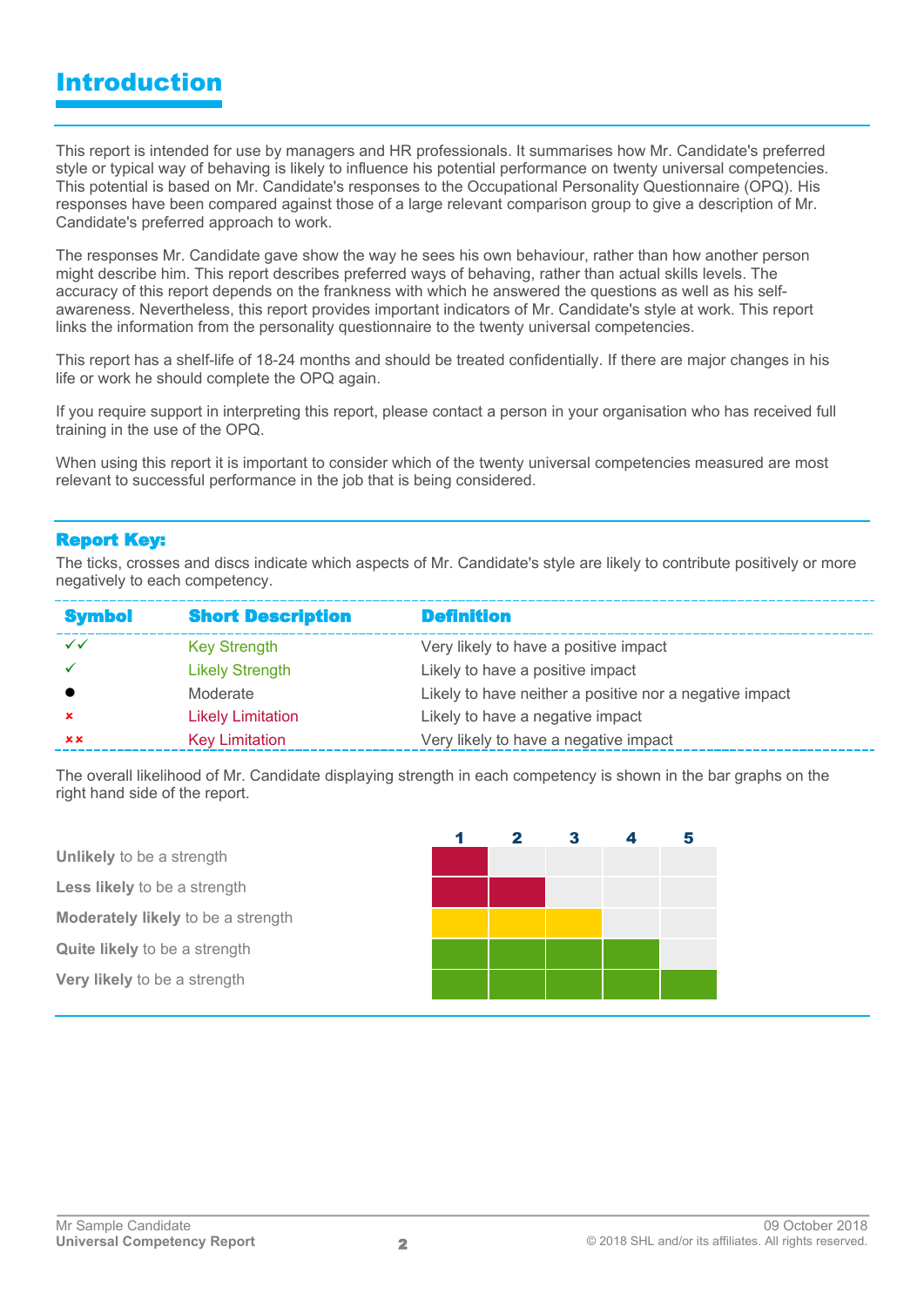### Summary of Competency Potential

The table below provides a summary of Mr. Candidate's potential performance on the twenty competencies. By selecting those competencies that are most important for the role, and probing those areas for evidence of how Mr. Candidate has demonstrated effectiveness, you are more likely to recruit the best person for the job. Definitions of the twenty competencies can be found towards the back of this report. Recommended interview questions for each of the competencies are provided in the Universal Competency Framework™ Interview Guide. Competency profiling cards are also available to help in identifying essential or desirable competencies. Please note that the Interview Guide and Competency Profiling Cards are available in a limited range of languages. For more information contact your SHL representative.

| <b>Competency</b>                                        |   |              |   |   |   |                 |
|----------------------------------------------------------|---|--------------|---|---|---|-----------------|
|                                                          | 1 | $\mathbf{2}$ | 3 | 4 | 5 | Important for   |
|                                                          |   |              |   |   |   | success? (tick) |
| <b>Leading and Deciding</b>                              |   |              |   |   |   |                 |
| 1.1 Deciding and Initiating Action                       |   |              |   |   |   |                 |
| 1.2 Leading and Supervising                              |   |              |   |   |   |                 |
| <b>Supporting and Co-operating</b>                       |   |              |   |   |   |                 |
| 2.1 Working with People                                  |   |              |   |   |   |                 |
| 2.2 Adhering to Principles and Values <sup>1</sup>       |   |              |   |   |   |                 |
| <b>Interacting and Presenting</b>                        |   |              |   |   |   |                 |
| 3.1 Relating and Networking                              |   |              |   |   |   |                 |
| 3.2 Persuading and Influencing                           |   |              |   |   |   |                 |
| 3.3 Presenting and Communicating Information NV          |   |              |   |   |   |                 |
| <b>Analysing and Interpreting</b>                        |   |              |   |   |   |                 |
| 4.1 Writing and Reporting v                              |   |              |   |   |   |                 |
| 4.2 Applying Expertise and Technology DNV                |   |              |   |   |   |                 |
| 4.3 Analysing DNV                                        |   |              |   |   |   |                 |
| <b>Creating and Conceptualising</b>                      |   |              |   |   |   |                 |
| 5.1 Learning and Researching DNV                         |   |              |   |   |   |                 |
| 5.2 Creating and Innovating DNV                          |   |              |   |   |   |                 |
| 5.3 Formulating Strategies and Concepts DNV              |   |              |   |   |   |                 |
| <b>Organising and Executing</b>                          |   |              |   |   |   |                 |
| 6.1 Planning and Organising                              |   |              |   |   |   |                 |
| 6.2 Delivering Results and Meeting Customer Expectations |   |              |   |   |   |                 |
| 6.3 Following Instructions and Procedures DNV            |   |              |   |   |   |                 |
| <b>Adapting and Coping</b>                               |   |              |   |   |   |                 |
| 7.1 Adapting and Responding to Change                    |   |              |   |   |   |                 |
| 7.2 Coping with Pressures and Setbacks                   |   |              |   |   |   |                 |
| <b>Enterprising and Performing</b>                       |   |              |   |   |   |                 |
| 8.1 Achieving Personal Work Goals and Objectives         |   |              |   |   |   |                 |
| 8.2 Entrepreneurial and Commercial Thinking N            |   |              |   |   |   |                 |

The index numbers refer to the 20 competency dimensions from the SHL Universal Competency Framework™.

<sup>1</sup> OPQ32 only assesses some aspects of this competency, specifically related to the areas of rule-following and utilising diversity. DNV Competencies with these symbols were calculated with contributions from ability tests. The symbols indicate which tests were included. D: diagrammatic/inductive N: numerical. V: verbal.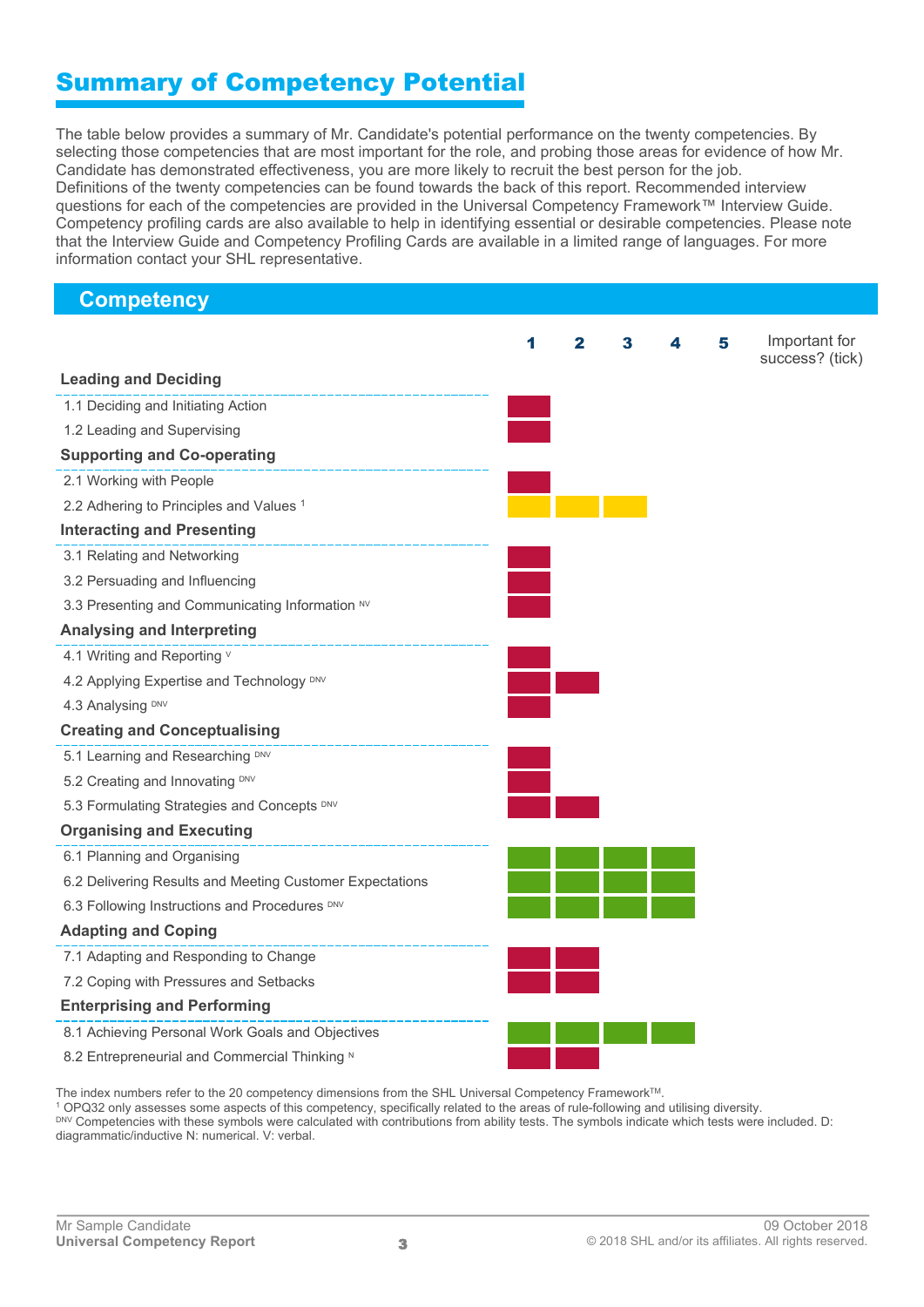# Competency Potential Profile

|           | 1. Leading and Deciding                                                                                            | 1 | 2              | 3 | 5 |
|-----------|--------------------------------------------------------------------------------------------------------------------|---|----------------|---|---|
|           | 1.1 Deciding and Initiating Action                                                                                 |   |                |   |   |
| ✓         | Holds strong views and is comfortable with acting independently.                                                   |   |                |   |   |
| $\bullet$ | Places a moderate emphasis on achieving difficult targets.                                                         |   |                |   |   |
| хx        | Has an extreme dislike of taking charge of situations.                                                             |   |                |   |   |
| хx        | Is likely to be cautious and very slow when making decisions.                                                      |   |                |   |   |
|           | 1.2 Leading and Supervising                                                                                        |   |                |   |   |
| ××        | Is extremely likely to feel uncomfortable leading a group.                                                         |   |                |   |   |
| xx        | Is highly unlikely to use persuasion when motivating others.                                                       |   |                |   |   |
| хx        | Very rarely seeks to understand what motivates others.                                                             |   |                |   |   |
| ××        | Is very unlikely to trust, and thus empower, others.                                                               |   |                |   |   |
|           |                                                                                                                    |   |                |   |   |
|           | 2. Supporting and Co-operating<br>2.1 Working with People                                                          | 1 | $\overline{2}$ | 3 |   |
| ✓✓        | Is extremely likely to enjoy spending time with other people.                                                      |   |                |   |   |
|           | Is as prepared and as comfortable as most others to seek contributions from others in order to make a<br>decision. |   |                |   |   |
| ×         | Drive to be moderately competitive may affect co-operation with colleagues.                                        |   |                |   |   |
| ××        | Is likely to be very selective with support and sympathy.                                                          |   |                |   |   |
| хx        | Very rarely seeks to understand the reasons for others' behaviour.                                                 |   |                |   |   |
|           | 2.2 Adhering to Principles and Values <sup>1</sup>                                                                 |   |                |   |   |
| ✓✓        | Is extremely likely to follow rules and regulations.                                                               |   |                |   |   |
|           | Is as likely as others to seek a diverse range of views.                                                           |   |                |   |   |
|           |                                                                                                                    |   |                |   |   |
|           | 3. Interacting and Presenting                                                                                      | 1 | $\overline{2}$ | 3 | 5 |
|           | 3.1 Relating and Networking                                                                                        |   |                |   |   |
| ×         | May not consistently feel confident in formal business situations.                                                 |   |                |   |   |
| ×         | Tends to be quiet and reserved in groups.                                                                          |   |                |   |   |
|           | Is very unlikely to adapt personal style to fit in with others.                                                    |   |                |   |   |
| хx        | Very unlikely to attempt to understand what motivates others.                                                      |   |                |   |   |
|           | 3.2 Persuading and Influencing                                                                                     |   |                |   |   |
| ×         | May not consistently feel confident when influencing others, especially strangers.                                 |   |                |   |   |
| ×         | Tends to be reserved when in group situations.                                                                     |   |                |   |   |
| ××        | Strongly dislikes selling and negotiating.                                                                         |   |                |   |   |
| ××        | May very rarely seek to understand other peoples' needs and motives.                                               |   |                |   |   |
| хx        | Is extremely unlikely to promote own credentials.                                                                  |   |                |   |   |
|           | 3.3 Presenting and Communicating Information NV                                                                    |   |                |   |   |
| ×         | May not consistently feel confident when formally presenting.                                                      |   |                |   |   |
| хx        | May nearly always feel tense before important occasions.                                                           |   |                |   |   |
| ××        | Is very unlikely to adapt his own style and approach to the audience.                                              |   |                |   |   |
| ××        | Strongly dislikes using persuasion when putting forward an argument.                                               |   |                |   |   |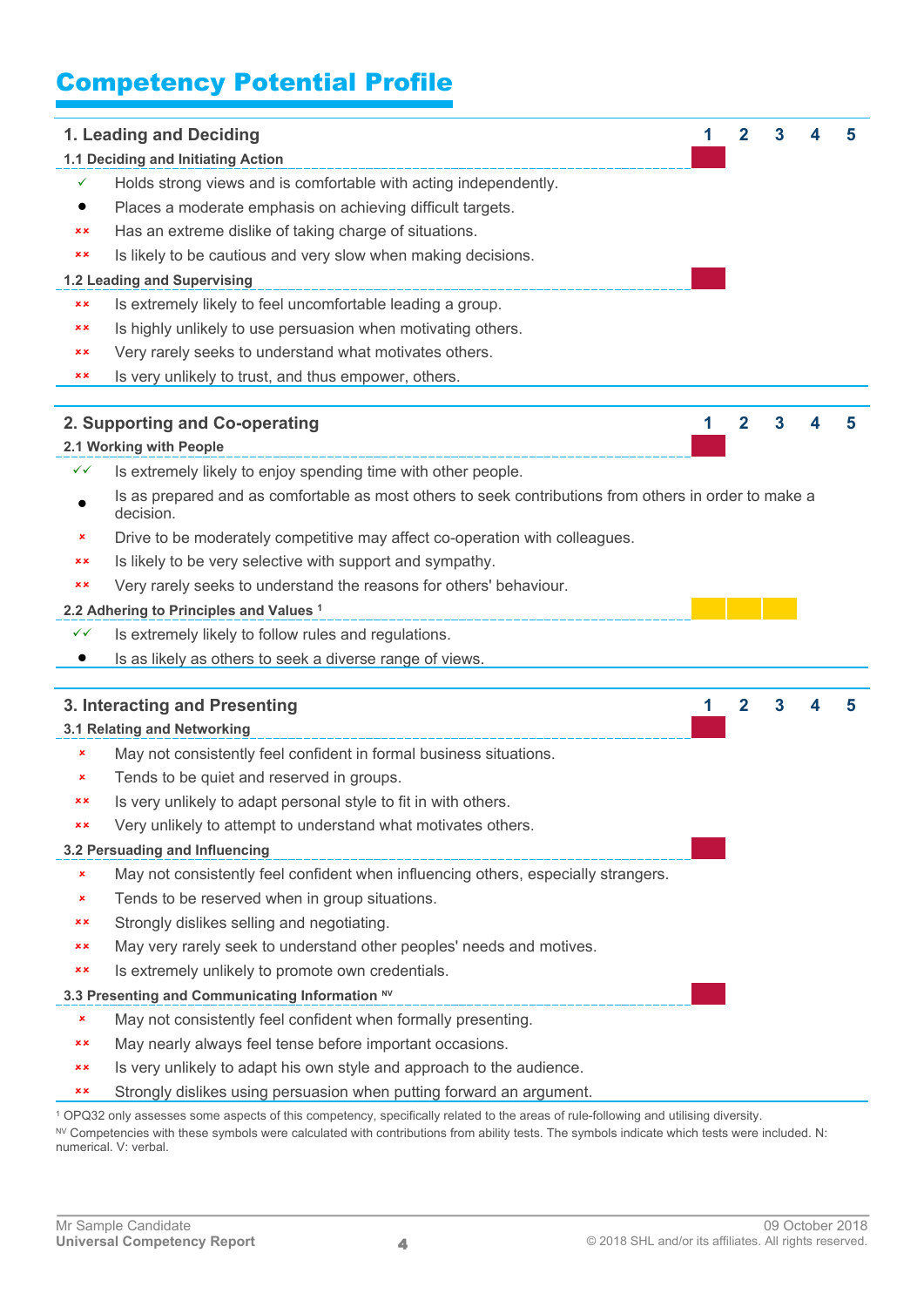| 4. Analysing and Interpreting |                                                                                              |   | 2 | 3 |  |
|-------------------------------|----------------------------------------------------------------------------------------------|---|---|---|--|
| 4.1 Writing and Reporting v   |                                                                                              |   |   |   |  |
|                               | May evaluate the content of written information critically.                                  |   |   |   |  |
|                               | Is likely to produce documents that are quite structured.                                    |   |   |   |  |
|                               | Is as likely as most others to see the relevance of abstract concepts in written work.       |   |   |   |  |
| ××                            | May very rarely seek to understand the needs of an audience.                                 |   |   |   |  |
|                               | 4.2 Applying Expertise and Technology <sup>DNV</sup>                                         |   |   |   |  |
|                               | May look critically at technical information.                                                |   |   |   |  |
|                               | Will be as comfortable as most with theory and abstract concepts.                            |   |   |   |  |
|                               | Is as comfortable as most when working with numerical data.                                  |   |   |   |  |
|                               | 4.3 Analysing DNV                                                                            |   |   |   |  |
|                               | May look critically at information for potential errors in analysis.                         |   |   |   |  |
|                               | Is as likely as most to enjoy dealing with abstract concepts.                                |   |   |   |  |
|                               | Is as comfortable as most others when analysing numerical information.                       |   |   |   |  |
|                               |                                                                                              |   |   |   |  |
|                               |                                                                                              |   |   |   |  |
|                               | 5. Creating and Conceptualising                                                              | 1 | 2 | 3 |  |
|                               | 5.1 Learning and Researching DNV                                                             |   |   |   |  |
| ✓                             | May look critically for potential limitations when reviewing new information.                |   |   |   |  |
|                               | Is moderately interested in learning about abstract concepts.                                |   |   |   |  |
|                               | Is likely to be moderately comfortable when required to work with numerical data.            |   |   |   |  |
| ××                            | Is very likely to follow conventional approaches when learning new tasks.                    |   |   |   |  |
|                               | 5.2 Creating and Innovating DNV                                                              |   |   |   |  |
| ✓✓                            | Very much enjoys constant variety and change.                                                |   |   |   |  |
| $\bullet$                     | Sees some relevance in applying theories to problem solving.                                 |   |   |   |  |
| ×                             | Tends not to see himself as a creative individual.                                           |   |   |   |  |
| ××                            | Is very likely to favour traditional methods.                                                |   |   |   |  |
|                               | 5.3 Formulating Strategies and Concepts DNV                                                  |   |   |   |  |
| ✓                             | May take a long term perspective when developing strategy.                                   |   |   |   |  |
|                               | Is as likely as most to see the relevance of thinking conceptually when developing strategy. |   |   |   |  |

**\*\*** Is very likely to follow traditional approaches when establishing the vision.

DNV Competencies with these symbols were calculated with contributions from ability tests. The symbols indicate which tests were included. D: diagrammatic/inductive N: numerical. V: verbal.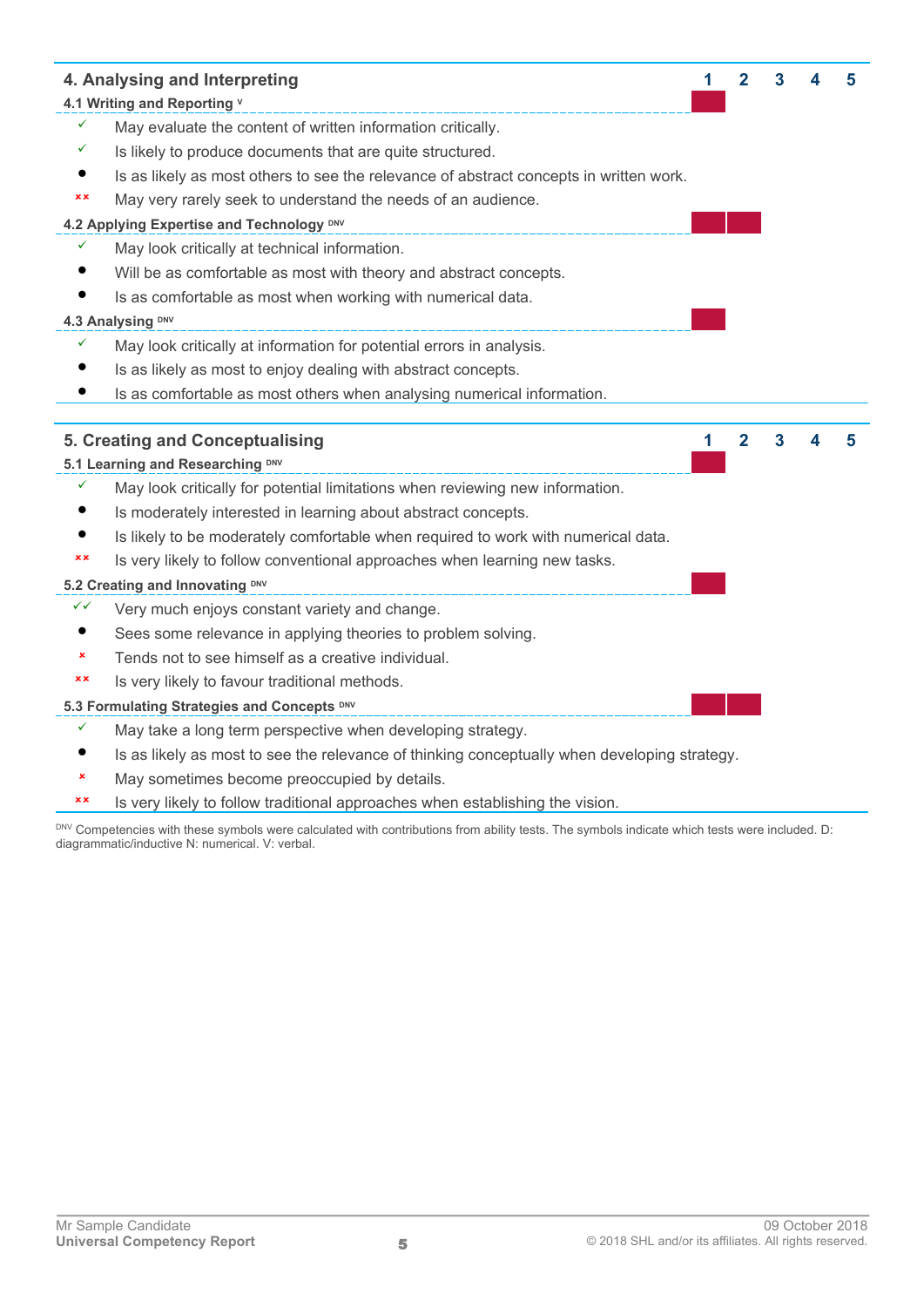|           | 6. Organising and Executing                                                       | 1 | $\mathbf{2}$ | 3  |                  | 5 |
|-----------|-----------------------------------------------------------------------------------|---|--------------|----|------------------|---|
|           | <b>6.1 Planning and Organising</b>                                                |   |              |    |                  |   |
| ✓         | Takes a strategic perspective when planning.                                      |   |              |    |                  |   |
| ✓         | Pays some attention to detail when planning.                                      |   |              |    |                  |   |
| $\bullet$ | Recognises the need to complete plans to deadline.                                |   |              |    |                  |   |
| ××        | Has an extreme dislike of managing others.                                        |   |              |    |                  |   |
|           | 6.2 Delivering Results and Meeting Customer Expectations                          |   |              |    |                  |   |
| ✓✓        | Is extremely likely to adhere to rules, regulations and set procedures.           |   |              |    |                  |   |
| ✓         | Quite likely to adopt a methodical and organised approach.                        |   |              |    |                  |   |
|           | Recognises the need to complete tasks in line with expectations.                  |   |              |    |                  |   |
| $\bullet$ | Is as likely as most to set stretching goals for himself and others.              |   |              |    |                  |   |
|           | 6.3 Following Instructions and Procedures DNV                                     |   |              |    |                  |   |
| ✓✓        | Is extremely likely to follow rules and procedures.                               |   |              |    |                  |   |
|           | Tends to recognise the need to keep to agreed schedules.                          |   |              |    |                  |   |
| ×         | May hold strong views and challenge instructions from others.                     |   |              |    |                  |   |
|           |                                                                                   |   |              |    |                  |   |
|           | 7. Adapting and Coping                                                            | 1 | 2            | 3  |                  | 5 |
|           | 7.1 Adapting and Responding to Change                                             |   |              |    |                  |   |
| ✓✓        | Tends to very much enjoy new experiences.                                         |   |              |    |                  |   |
| ××        | Is unlikely to adapt an interpersonal style across situations.                    |   |              |    |                  |   |
| ××        | Is very likely to prefer well-established work methods.                           |   |              |    |                  |   |
| ××        | Very rarely seeks to understand differences in motives and behaviours of others.  |   |              |    |                  |   |
|           | 7.2 Coping with Pressures and Setbacks                                            |   |              |    |                  |   |
| $\bullet$ | Maintains an outlook that balances positives and negatives.                       |   |              |    |                  |   |
| ×         | May experience a little difficulty in switching off from work pressures.          |   |              |    |                  |   |
| ×         | Tends to be fairly open in expressing emotions.                                   |   |              |    |                  |   |
| ×         | May be sensitive to criticism or negative feedback.                               |   |              |    |                  |   |
|           |                                                                                   |   |              |    |                  |   |
|           | 8. Enterprising and Performing                                                    | 1 | $\mathbf{2}$ | 3. | $\boldsymbol{A}$ |   |
|           | 8.1 Achieving Personal Work Goals and Objectives                                  |   |              |    |                  |   |
| ✓         | Likely to take a strategic approach to his own development.                       |   |              |    |                  |   |
|           | Is likely to be comfortable with a very demanding schedule.                       |   |              |    |                  |   |
| ✓         | Is likely to be comfortable in competitive situations.                            |   |              |    |                  |   |
|           | Is as motivated as most others to progress his career.                            |   |              |    |                  |   |
|           | 8.2 Entrepreneurial and Commercial Thinking N                                     |   |              |    |                  |   |
| ✓         | Is quite likely to excel in the competitive environment of commercial situations. |   |              |    |                  |   |
|           | May be motivated to some extent by stretching financial targets.                  |   |              |    |                  |   |
|           | Is as comfortable as most working with financial information.                     |   |              |    |                  |   |

DNV Competencies with these symbols were calculated with contributions from ability tests. The symbols indicate which tests were included. D: diagrammatic/inductive N: numerical. V: verbal.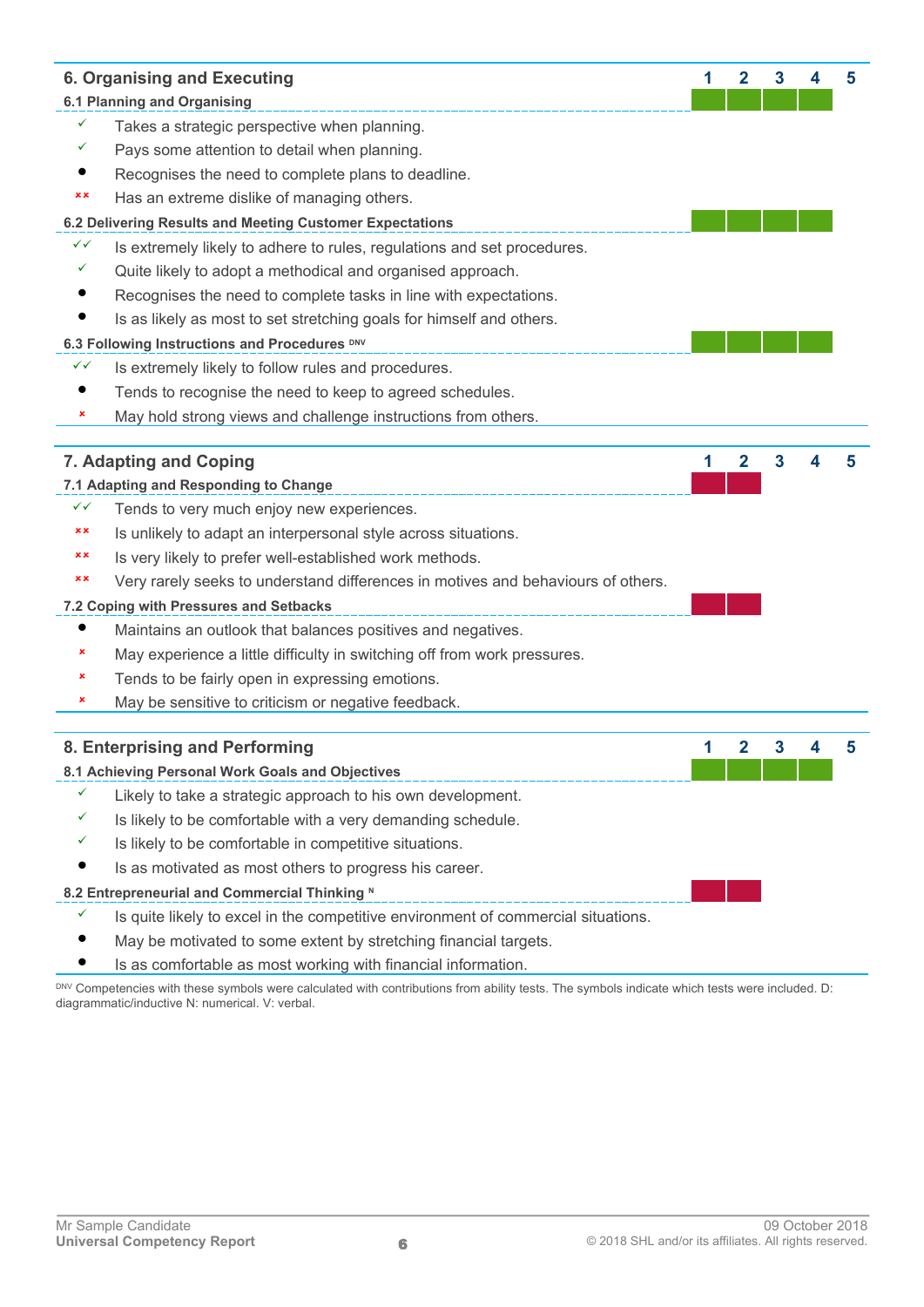# Competency definitions

| 1. Leading and Deciding                         |                                                                                                                                                                                                                                                                                                                                                                              |
|-------------------------------------------------|------------------------------------------------------------------------------------------------------------------------------------------------------------------------------------------------------------------------------------------------------------------------------------------------------------------------------------------------------------------------------|
| 1.1 Deciding and Initiating Action              | Takes responsibility for actions, projects and people; takes initiative and works<br>under own direction; initiates and generates activity and introduces changes into<br>work processes; makes quick, clear decisions which may include tough choices<br>or considered risks.                                                                                               |
| 1.2 Leading and Supervising                     | Provides others with a clear direction; motivates and empowers others; recruits<br>staff of a high calibre; provides staff with development opportunities and<br>coaching; sets appropriate standards of behaviour.                                                                                                                                                          |
| 2. Supporting and Co-operating                  |                                                                                                                                                                                                                                                                                                                                                                              |
| 2.1 Working with People                         | Shows respect for the views and contributions of other team members; shows<br>empathy; listens, supports and cares for others; consults others and shares<br>information and expertise with them; builds team spirit and reconciles conflict;<br>adapts to the team and fits in well.                                                                                        |
| 2.2 Adhering to Principles and<br>Values        | Upholds ethics and values; demonstrates integrity; promotes and defends equal<br>opportunities, builds diverse teams; encourages organisational and individual<br>responsibility towards the community and the environment.                                                                                                                                                  |
| 3. Interacting and Presenting                   |                                                                                                                                                                                                                                                                                                                                                                              |
| 3.1 Relating and Networking                     | Easily establishes good relationships with customers and staff; relates well to<br>people at all levels; builds wide and effective networks of contacts; uses humour<br>appropriately to bring warmth to relationships with others.                                                                                                                                          |
| 3.2 Persuading and Influencing                  | Gains clear agreement and commitment from others by persuading, convincing<br>and negotiating; makes effective use of political processes to influence and<br>persuade others; promotes ideas on behalf of oneself or others; makes a strong<br>personal impact on others; takes care to manage one's impression on others.                                                  |
| 3.3 Presenting and<br>Communicating Information | Speaks fluently; expresses opinions, information and key points of an argument<br>clearly; makes presentations and undertakes public speaking with skill and<br>confidence; responds quickly to the needs of an audience and to their reactions<br>and feedback; projects credibility.                                                                                       |
| 4. Analysing and Interpreting                   |                                                                                                                                                                                                                                                                                                                                                                              |
| 4.1 Writing and Reporting                       | Writes convincingly; writes clearly, succinctly and correctly; avoids the<br>unnecessary use of jargon or complicated language; writes in a well-structured<br>and logical way; structures information to meet the needs and understanding of<br>the intended audience.                                                                                                      |
| 4.2 Applying Expertise and<br>Technology        | Applies specialist and detailed technical expertise; uses technology to achieve<br>work objectives; develops job knowledge and expertise (theoretical and practical)<br>through continual professional development; demonstrates an understanding of<br>different organisational departments and functions.                                                                  |
| 4.3 Analysing                                   | Analyses numerical data and all other sources of information, to break them into<br>component parts, patterns and relationships; probes for further information or<br>greater understanding of a problem; makes rational judgements from the<br>available information and analysis; demonstrates an understanding of how one<br>issue may be a part of a much larger system. |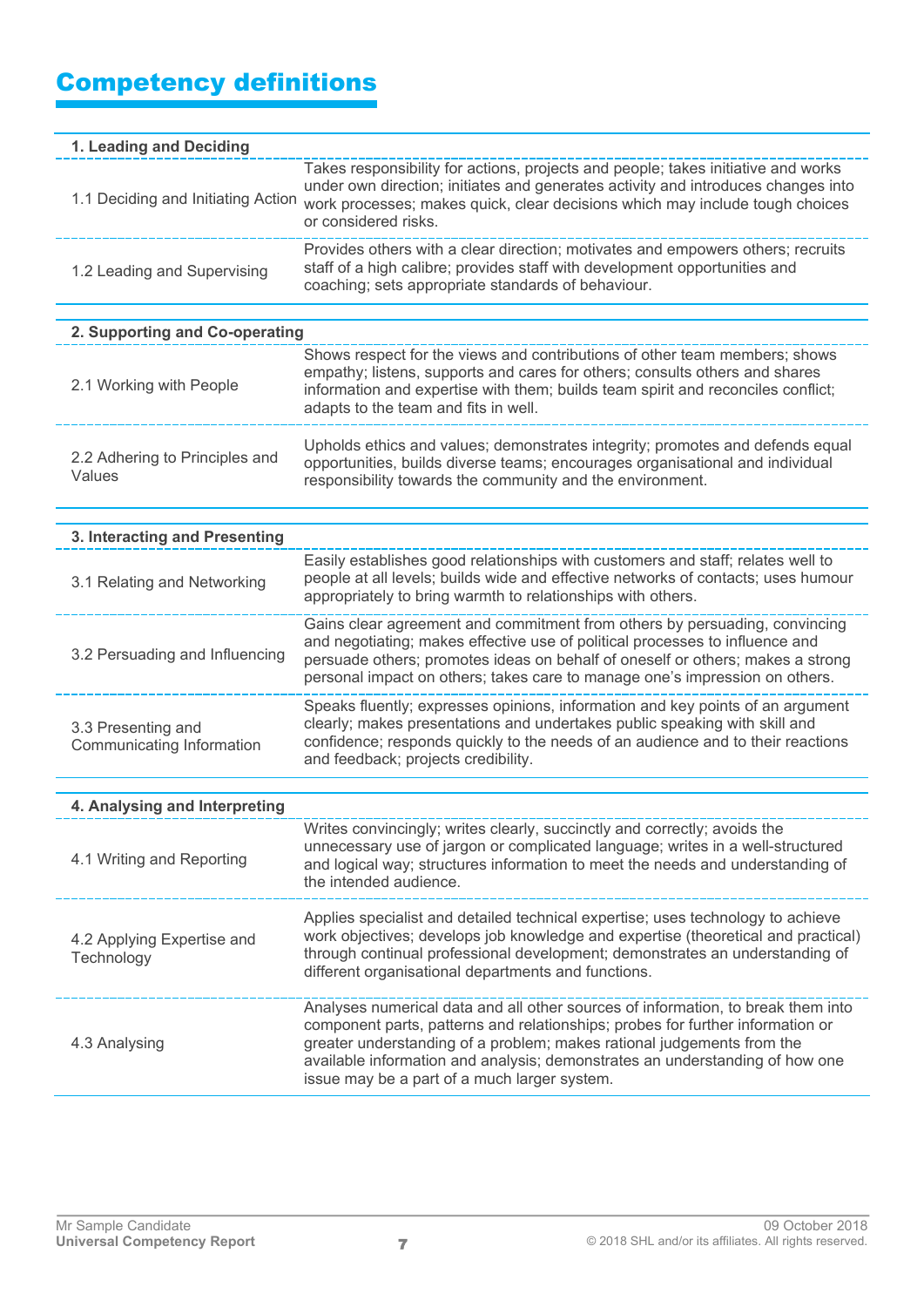| 5. Creating and Conceptualising                                    |                                                                                                                                                                                                                                                                                                                                                       |
|--------------------------------------------------------------------|-------------------------------------------------------------------------------------------------------------------------------------------------------------------------------------------------------------------------------------------------------------------------------------------------------------------------------------------------------|
| 5.1 Learning and Researching                                       | Rapidly learns new tasks and commits information to memory quickly;<br>demonstrates an immediate understanding of newly presented information;<br>gathers comprehensive information to support decision making; encourages an<br>organisational learning approach (i.e. learns from successes and failures and<br>seeks staff and customer feedback). |
| 5.2 Creating and Innovating                                        | Produces new ideas, approaches, or insights; creates innovative products or<br>designs; produces a range of solutions to problems.                                                                                                                                                                                                                    |
| 5.3 Formulating Strategies and<br>Concepts                         | Works strategically to realise organisational goals; sets and develops strategies;<br>identifies, develops positive and compelling visions of the organisation's future<br>potential; takes account of a wide range of issues across, and related to, the<br>organisation.                                                                            |
| <b>6. Organising and Executing</b>                                 |                                                                                                                                                                                                                                                                                                                                                       |
| 6.1 Planning and Organising                                        | Sets clearly defined objectives; plans activities and projects well in advance and<br>takes account of possible changing circumstances; identifies and organises<br>resources needed to accomplish tasks; manages time effectively; monitors<br>performance against deadlines and milestones.                                                         |
| 6.2 Delivering Results and<br><b>Meeting Customer Expectations</b> | Focuses on customer needs and satisfaction; sets high standards for quality and<br>quantity; monitors and maintains quality and productivity; works in a systematic,<br>methodical and orderly way; consistently achieves project goals.                                                                                                              |
| 6.3 Following Instructions and<br>Procedures                       | Appropriately follows instructions from others without unnecessarily challenging<br>authority; follows procedures and policies; keeps to schedules; arrives punctually<br>for work and meetings; demonstrates commitment to the organisation; complies<br>with legal obligations and safety requirements of the role.                                 |
| 7. Adapting and Coping                                             |                                                                                                                                                                                                                                                                                                                                                       |
| 7.1 Adapting and Responding to<br>Change                           | Adapts to changing circumstances; tolerates ambiguity; accepts new ideas and<br>change initiatives; adapts interpersonal style to suit different people or situations;<br>shows an interest in new experiences.                                                                                                                                       |
| 7.2 Coping with Pressures and<br><b>Setbacks</b>                   | Maintains a positive outlook at work; works productively in a pressurised<br>environment; keeps emotions under control during difficult situations; handles<br>criticism well and learns from it; balances the demands of a work life and a<br>personal life.                                                                                         |
| 8. Enterprising and Performing                                     |                                                                                                                                                                                                                                                                                                                                                       |
| 8.1 Achieving Personal Work<br><b>Goals and Objectives</b>         | Accepts and tackles demanding goals with enthusiasm; works hard and puts in<br>longer hours when it is necessary; seeks progression to roles of increased<br>responsibility and influence; identifies own development needs and makes use of<br>developmental or training opportunities.                                                              |
| 8.2 Entrepreneurial and<br><b>Commercial Thinking</b>              | Keeps up to date with competitor information and market trends; identifies<br>business opportunities for the organisation; maintains awareness of<br>developments in the organisational structure and politics; demonstrates financial<br>awareness; controls costs and thinks in terms of profit, loss and added value.                              |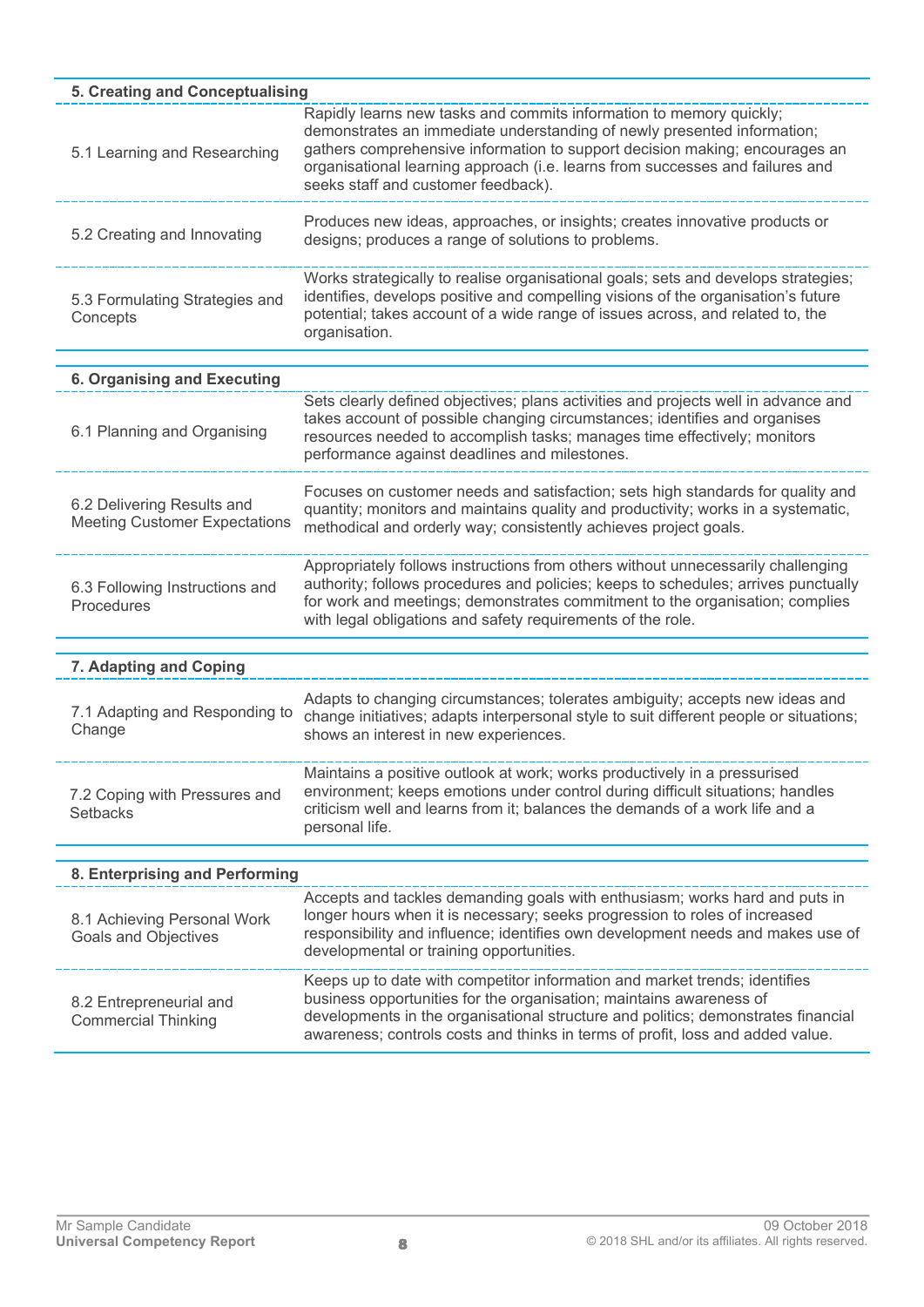# Ability tests and competencies

The relationship between UCF competencies and ability tests is shown in the table below.

For some competencies, a number of ability tests may be relevant. However, this does not mean that all of these ability tests need to be completed. The choice of ability tests should be driven by an understanding of the **job requirements** (please consult with a qualified person within your organisation for further guidance if needed). Competency predictions are still robust if only OPQ or OPQ with one or two ability tests have been used.

| <b>Competency</b>                                        | <b>Diagrammatic</b><br>/ Inductive | <b>Numerical</b> | <b>Verbal</b> |
|----------------------------------------------------------|------------------------------------|------------------|---------------|
| 1.1 Deciding and Initiating Action                       |                                    |                  |               |
| 1.2 Leading and Supervising                              |                                    |                  |               |
| 2.1 Working with People                                  |                                    |                  |               |
| 2.2 Adhering to Principles and Values                    |                                    |                  |               |
| 3.1 Relating and Networking                              |                                    |                  |               |
| 3.2 Persuading and Influencing                           |                                    |                  |               |
| 3.3 Presenting and Communicating Information             |                                    |                  |               |
| 4.1 Writing and Reporting                                |                                    |                  |               |
| 4.2 Applying Expertise and Technology                    | $\checkmark$                       | $\checkmark$     |               |
| 4.3 Analysing<br>______________________                  | $\checkmark$                       | ✓                |               |
| 5.1 Learning and Researching                             | ✓                                  |                  |               |
| 5.2 Creating and Innovating                              | $\checkmark$                       | $\checkmark$     |               |
| 5.3 Formulating Strategies and Concepts                  | $\checkmark$                       | $\checkmark$     |               |
| 6.1 Planning and Organising                              |                                    |                  |               |
| 6.2 Delivering Results and Meeting Customer Expectations |                                    |                  |               |
| 6.3 Following Instructions and Procedures                | $\checkmark$                       |                  |               |
| 7.1 Adapting and Responding to Change                    |                                    |                  |               |
| 7.2 Coping with Pressures and Setbacks                   |                                    |                  |               |
| 8.1 Achieving Personal Work Goals and Objectives         |                                    |                  |               |
| 8.2 Entrepreneurial and Commercial Thinking              |                                    | $\checkmark$     |               |

Key

 $\checkmark$ : The ability test is relevant to the competency, has been completed and is included in the assessment

: The ability test is relevant to the competency but has not been completed and is not included in the assessment

[Greyed out]: There are no ability tests relevant to this competency